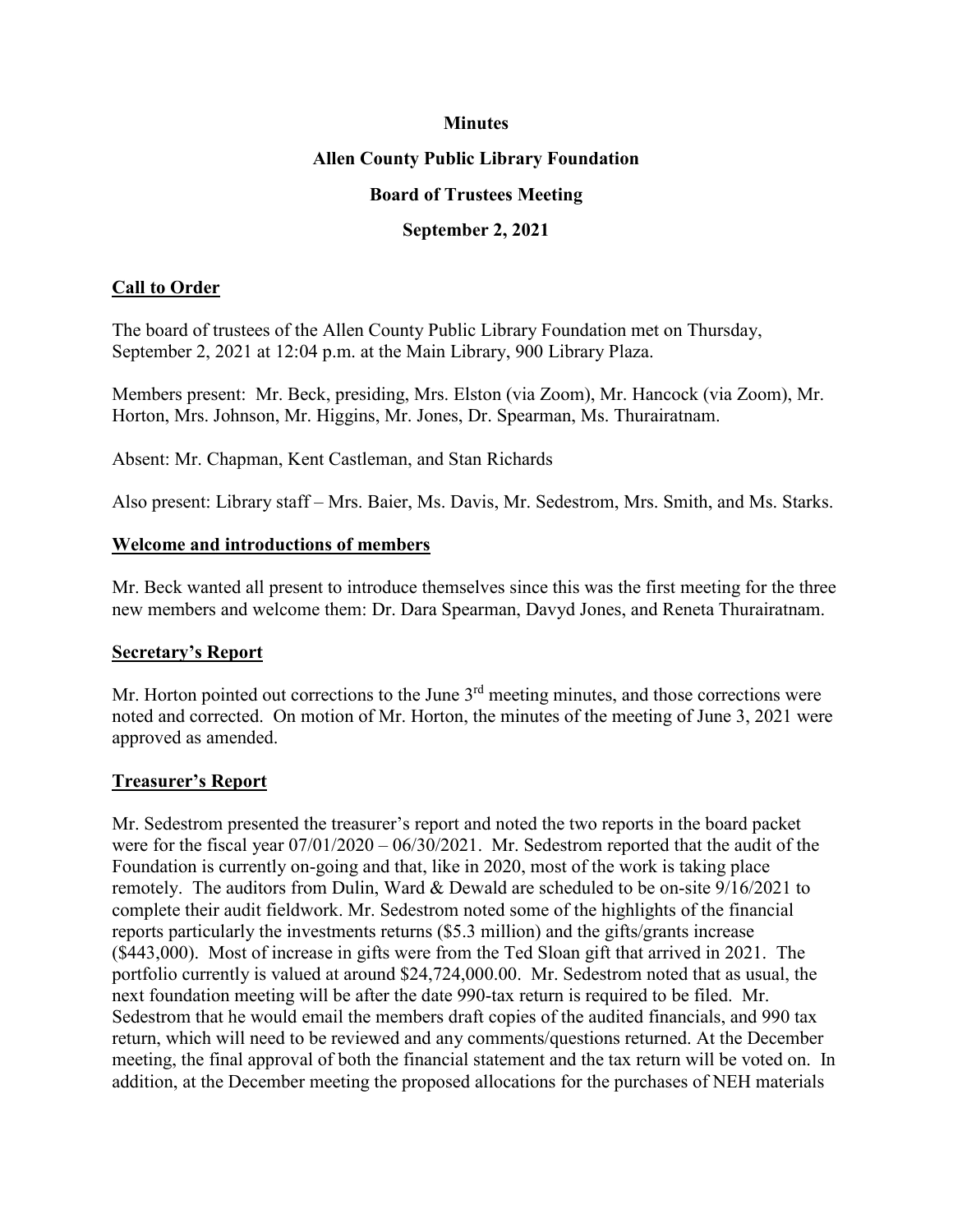will also be presented. He also stated that over the years, the foundation has spent over \$3.4 million dollars for library materials from the NEH fund.

On motion of Dr. Spearman, the treasurer's report was approved.

#### **Acceptance of Contributions and Development Report**

Ms. Smith started with an edit to the report received, since Mr. Sedestrom received the Sloan Foundation check there will need to be an amendment to the donor list and the amount received. The Genealogy Fund should show \$400,315.00 bringing the total to \$568,165.00 received during the fourth quarter.

On motion of Ms. Johnson, the amended Contributions and Development Report was accepted and approved.

#### **Approval of Proposed Distributions**

No new distributions.

## **Reports of Committees:**

a. Investment Committee

Mr. Beck spoke about the changes that have taken place since the last meeting. Mr. Stacey has resigned due to health reasons. Mr. Higgins and Mr. Castleman will co-chair the Investment Committee. He reported at the last meeting there was approval to move forward directly to a Request for Proposals (RFP), for a portfolio manager utilizing the sole-advisor model. Mr. Higgins spoke on the performance of the investment portfolio thru June 30 2021, and reported that fiscal year-to date the portfolio returns are up 28.6 %. He also spoke about the RFP for the single money manager and that he has a list of potential candidates the committee would like to send the RFP to, including the current advisor, Clearstead. Mr. Hancock offered another potential candidate to be included in the RFP mailing. Mr. Higgins stated that the committee would like to complete the RFP by 3/31/2022, with a possible asset transfer date after the close of fiscal year in July 2022.

b. Board Development Committee

Mr. Beck reported on the effort to develop board members. An orientation took place on 8/30/2021 with two of the new members. There are three slots open that need to be filled. The need for quality people who represent the community to serve on the Board was emphasized. He also spoke on fund development, and he wants to position the library for the transfer of wealth in the next 10 years from the older to younger generations.. The Fund Development Group decided to pull together the four presidents/leaders of the organizations representing the library to make sure they are coordinating their efforts. During those discussions, it was thought that there may